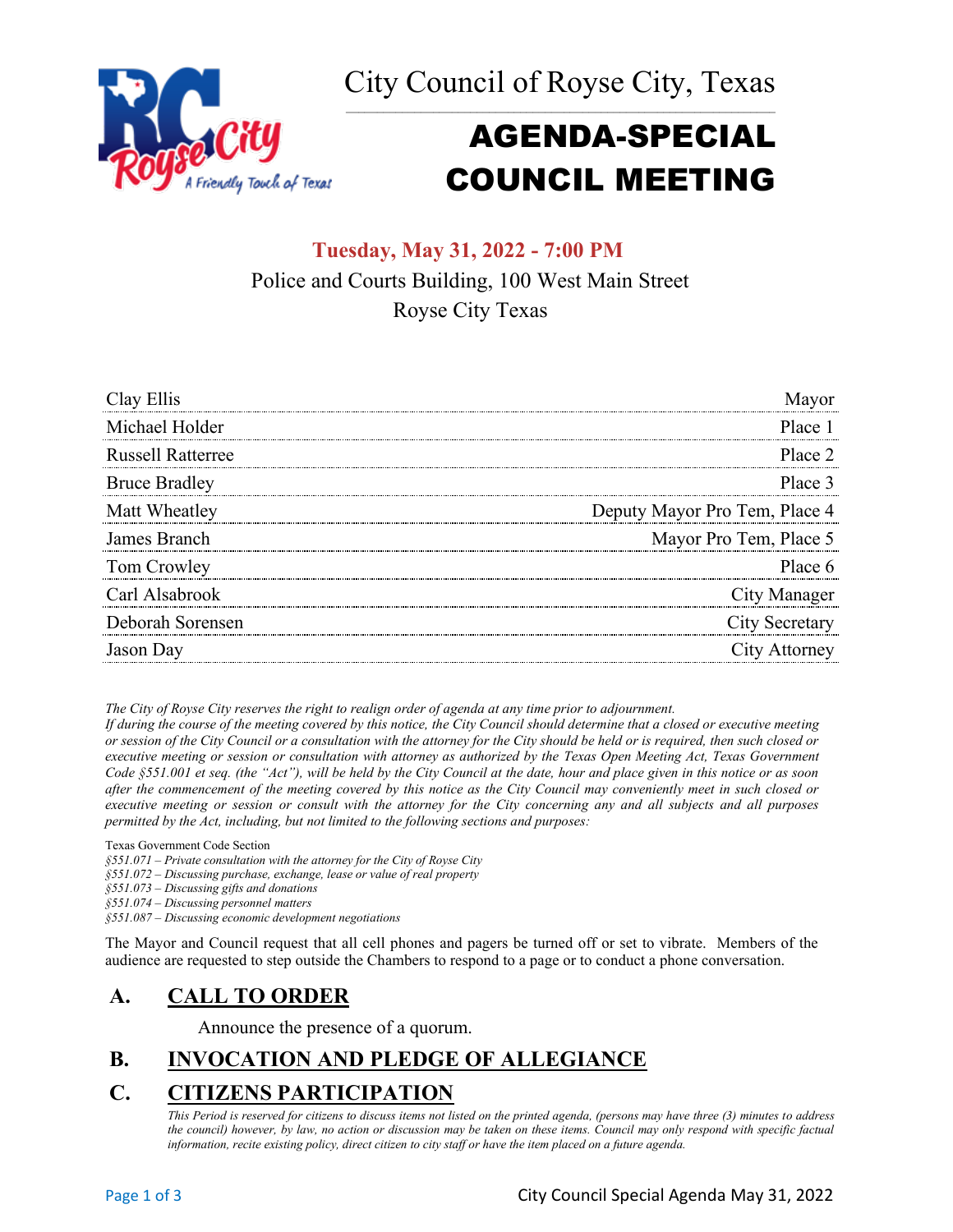#### **D. RECESS CITY COUNCIL MEETING**

#### **E. PUBLIC HEARING**

- 1. Take testimony in accordance with Chapter 372 of the Texas Local Government Code, concerning the petition filed on May 6, 2022, requesting that the City create a Public Improvement District to include the property consisting of approximately 975.387 acres and located within the City Limits of the City; regarding the advisability of the improvements to be made for the benefit of the property within the public improvement district.
- 2. Take testimony pertaining to an amendment to the Comprehensive Plan from Rural Estates to Town Center, Urban Village, Park/Public Open Space, Traditional Mixed Use, and Suburban Residential for a development being called Bearpen Creek, generally located south of I-30, north of CR 2526, east of FM35 and west of FM 1565, Royse City, Hunt County, Texas and any matters related thereto.
- 3. Take testimony pertaining to a Concept Plan as a part of a Zoning Change Request from Agriculture (A) and Commercial 1 (C1) to Planned Development (PD) for a proposed mixed use development being called Bearpen Creek, being approximately 975.387 acres generally located south of I-30, north of CR 2526, east of FM 35 and west of FM 1565, Royse City, Hunt County, Texas and any matters related thereto.

### **F. CLOSE PUBLIC HEARING**

### **G. RECONVENE CITY COUNCIL MEETING**

#### **H. CONSENT AGENDA**

*All items under Consent Agenda are considered to be routine by the City Council and will be enacted by one motion. There will not*  be separate discussion of these items. If discussion is desired, that item will be removed from the Consent Agenda and will be *considered separately.*

1. Approve the minutes of the May 24, 2022 City Council Regular Meeting

#### **I. BUSINESS**

- 1. Consider and act concerning authorizing the City Manager to execute the County Participation Agreement with Hunt County for Tax Increment Reinvestment Zone No. 2, and any matters related thereto.
- 2. Consider and act concerning authorizing the City Manager to sign a Capital Improvements Agreement with Bearpen Creek, LP and Bearpen Creek Municipal Utility District, and any matters related thereto.
- 3. Consider and act concerning adoption of an Ordinance Amending the Comprehensive Plan from Rural Estates to Town Center, Urban Village, Park/Public Open Space, Traditional Mixed Use, and Suburban Residential for a development being called Bearpen Creek, generally located south of I-30, north of CR 2526, east of FM 35 and west of FM 1565, Hunt County, Texas, and any matters related thereto.
- 4. Consider and act concerning adoption of an Ordinance regarding a Concept Plan as a part of a Zoning Change Request from Agriculture (A) and Commercial 1 (C1) to Planned Development (PD) for a proposed mixed use development being called Bearpen Creek, being approximately 975.387 acres generally located south of I-30, north of CR 2526, east of FM 35 and west of FM 1565, Hunt County, Texas,and any matters related thereto.
- 5. Consider and act concerning adoption of a Resolution regarding the creation of the Bearpen Creek Public Improvement District (PID) and ordering public

Page 2 of 3 City Council Special Agenda May 31, 2022